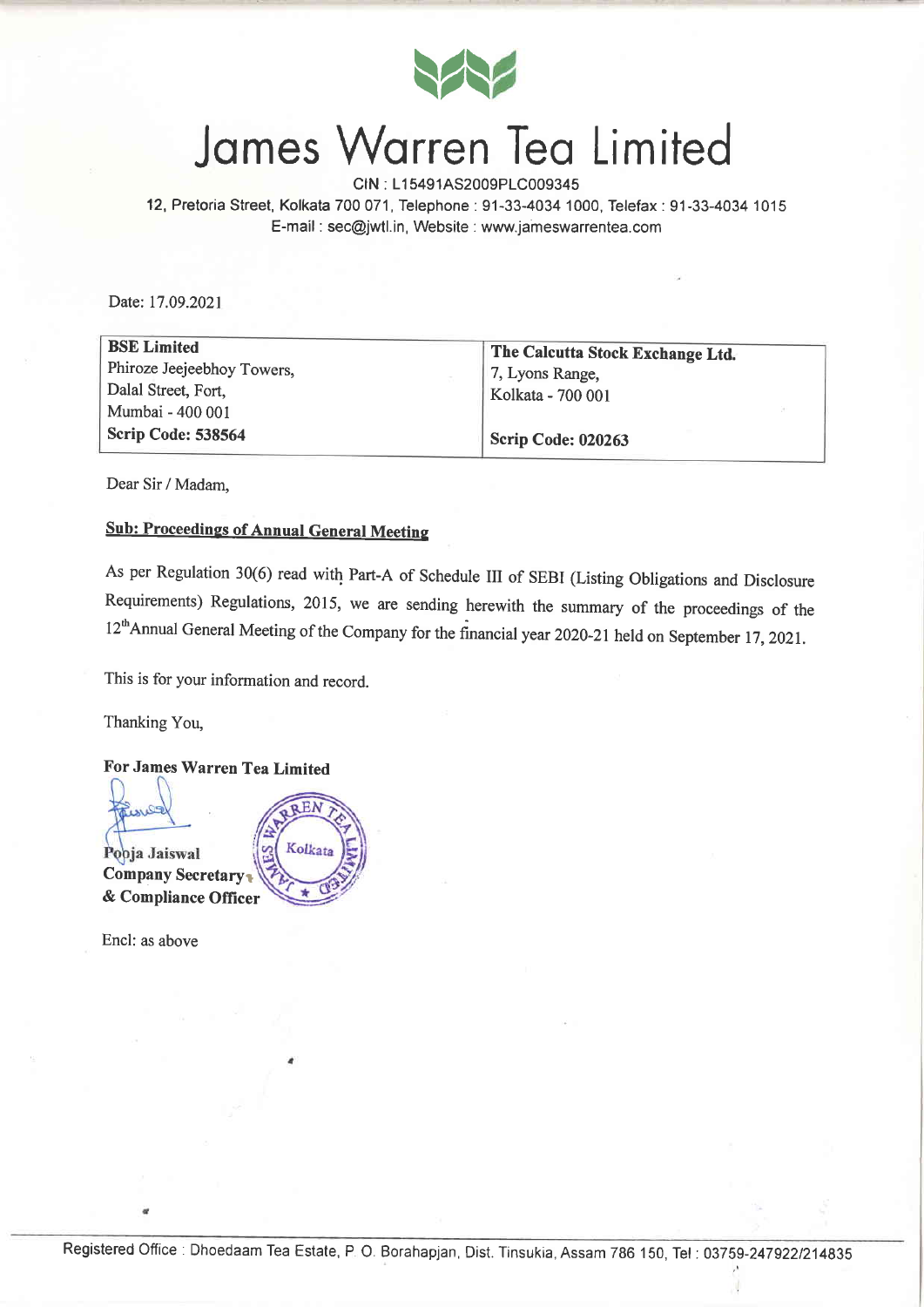

# James Warren Tea Limited

clN . L1 5491AS2009P1C009345

12, Pretoria Street, Kolkata 700071, Telephone:91-33-4034 1000, Telefax:91-33-4034 1015 E-mail : sec@jwtl.in, Website : www.jameswarrentea.com

### Summary of the Proceedings of the 12<sup>th</sup> Annual General Meeting

The 12<sup>th</sup> Annual General Meeting (AGM) of the Members of James Warren Tea Limited was held on the 17<sup>th</sup> day of September, 2021 through Video Conferencing / Other Audio Visual Means (VC / OAVM) in compliance with the circulars issued by the Ministry of Corporate Affairs and the Securities and Exchange Board of India. The Meeting commenced at l1:00 A.M (IST) and concluded at l1:20 A.M  $(IST).$ 

Mr. Anil Kumar Ruia, Chairman of the Company, Chaired the Meeting. The requisite quorum being present, the Meeting was called to order. Total of 37 members attended the AGM. The Meeting was attended by Mr. Anil Kumar Ruia, Chairman of the Company, Mr. Arup Kumar Chowdhuri, Independent Director & Chairman of Audit Committee, Nomination & Remuneration Committee and Corporate Social Responsibility Committee, Mr. Raghav Lall, Independent Director& Chairman of Stakeholders Relationship Committee, Mr. Monojit Dasgupta, Independent Director, Mr. Abhiram Kastur Sheth, Independent Director, Mr. Vikram Saraogi, Vice President, Mr. Aditya More, Chief Financial Officer, Ms. Pooja Jaiswal, Company Secretary, Mr. Gaura'v Jaiswal, Partner, M/s. B. Chhawchharia & Co., Statutory Auditors and Mr. Santosh Kumar Tibrewalla, Secretarial Auditor of the Company & Scrutinizer to the e-voting processof the AGM.

The Chairman then addressed the members and briefed them on the financial performance for FY 2020-21and notable developments of the Company.

The Company Secretary, thereafter, declared that the copies of the Audited financial statements for the year ended March 31, 2021, Board's and Auditors' report were sent through e-mail to all the members and others entitled for the same and the documents along with the Statutory Registers were available inspection and would be displayed on the screen on request of members.

The Notice calling the  $12<sup>th</sup> AGM$  was taken as read with the permission of the Members present. The Members were informed that there was no observation or other remark made either by the Auditors in their Report on the Financial Statements or by the Secretarial Auditor in hisSecretarial Audit Report for the financial year ended March 31, 2021.

The queries raised by the shareholders were addressed by Mr. Aditya More, Chief Financial Officer to their satisfaction.

The Company Secretary informed the Members present that pursuant to the provision of the Companies Act, 2013 read with the Rules framed thereunder and Regulation 44 of the SEBI(Listing Obligations and Disclosure Requirements) Regulations, 2015, the Company had engaged the services of Central Depository Services Limited (CDSL) as the authorized agency to provide remote e-voting facilities  $\&$  e-voting facilities during the AGM. The remote e-voting facility commenced at 10:00 A.M.